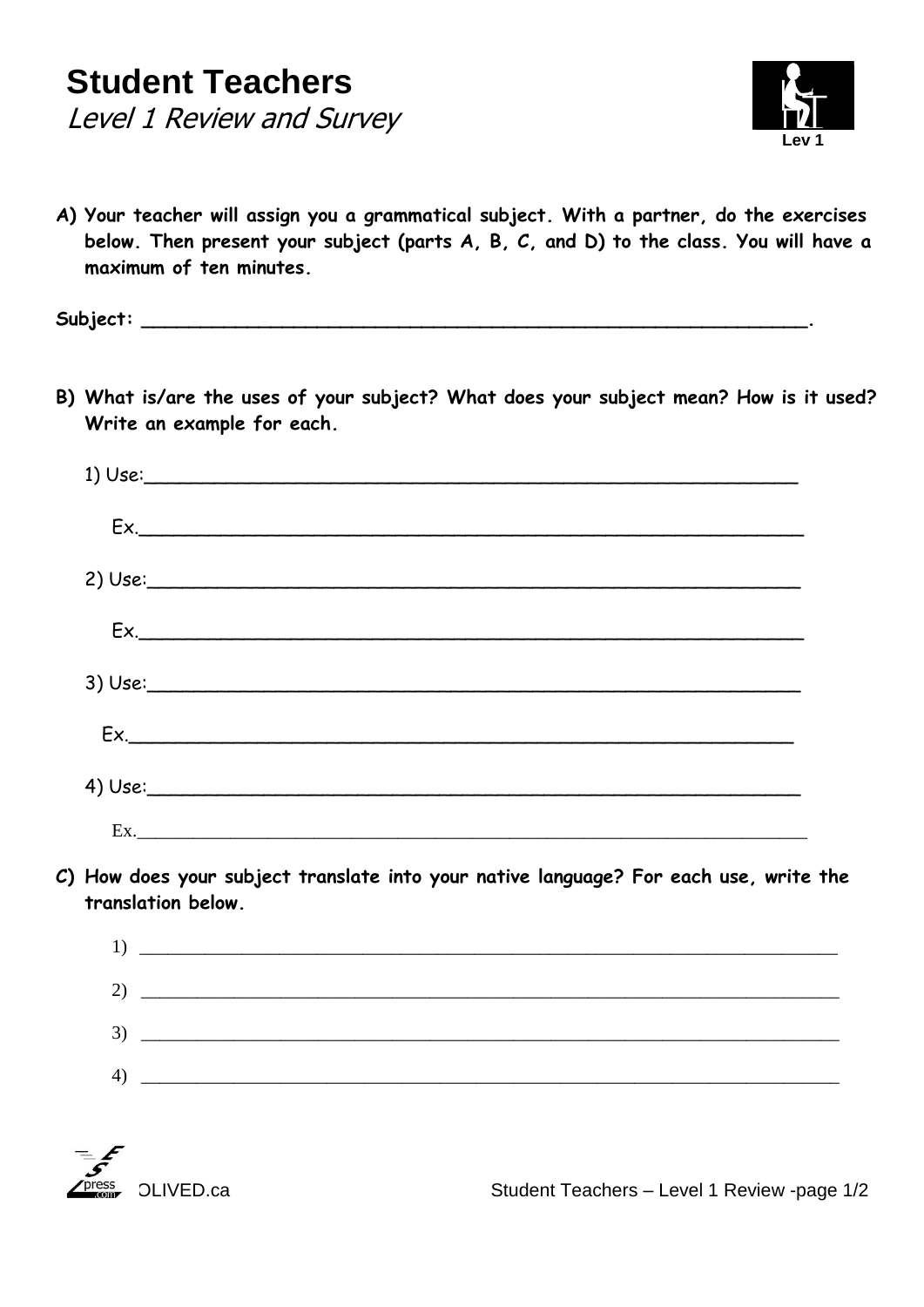**D) With your partner, prepare to present parts A, B, C and D to the class. Create three (3) CORRECT examples and three (3) INCORRECT examples. See if the class can find the errors.**

| 3)                                                                                                                                                                                                                                                                                                                                                                 |  |
|--------------------------------------------------------------------------------------------------------------------------------------------------------------------------------------------------------------------------------------------------------------------------------------------------------------------------------------------------------------------|--|
| $\left(4\right)$ and $\left(4\right)$ and $\left(4\right)$ and $\left(4\right)$ and $\left(4\right)$ and $\left(4\right)$ and $\left(4\right)$ and $\left(4\right)$ and $\left(4\right)$ and $\left(4\right)$ and $\left(4\right)$ and $\left(4\right)$ and $\left(4\right)$ and $\left(4\right)$ and $\left(4\right)$ and $\left(4\right)$ a                      |  |
| $5)$ and $\overline{0}$ and $\overline{0}$ and $\overline{0}$ and $\overline{0}$ and $\overline{0}$ and $\overline{0}$ and $\overline{0}$ and $\overline{0}$ and $\overline{0}$ and $\overline{0}$ and $\overline{0}$ and $\overline{0}$ and $\overline{0}$ and $\overline{0}$ and $\overline{0}$ and $\overline{0}$ and $\overline$                               |  |
| $\begin{picture}(60,10)(-6) \put(0,0){\vector(1,0){100}} \put(15,0){\vector(1,0){100}} \put(15,0){\vector(1,0){100}} \put(15,0){\vector(1,0){100}} \put(15,0){\vector(1,0){100}} \put(15,0){\vector(1,0){100}} \put(15,0){\vector(1,0){100}} \put(15,0){\vector(1,0){100}} \put(15,0){\vector(1,0){100}} \put(15,0){\vector(1,0){100}} \put(15,0){\vector(1,0){10$ |  |

## **E) Take the survey below to help your teacher. 1 means excellent and 5 means very bad**.

| 1. Did you like this exercise?                     |              | $1 \quad 2 \quad 3 \quad 4$ |         |  |
|----------------------------------------------------|--------------|-----------------------------|---------|--|
| 2. Did it help you understand your subject better? |              |                             | 2 3 4 5 |  |
| 3. Would you like to do it again?                  |              | 2 3 4 5                     |         |  |
| 4. Was your teacher helpful?                       | $\mathbf{1}$ | 2 3 4 5                     |         |  |
| 5. Was the exercise clear?                         |              | 2 3 4 5                     |         |  |
|                                                    |              |                             |         |  |

## **6. Additional Comments…**



OLIVED.ca Student Teachers – Level 1 Review – page 2/2